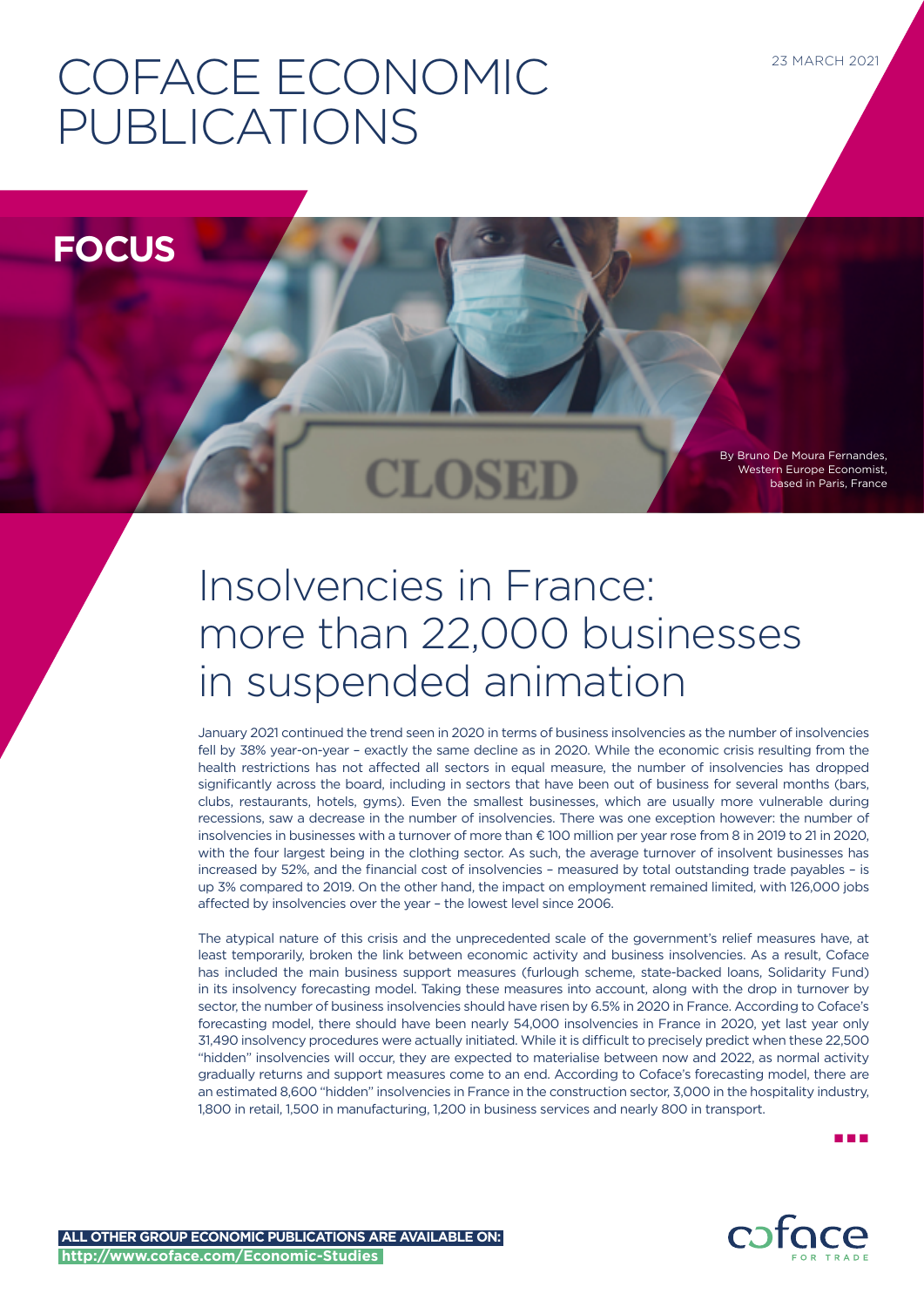## Insolvencies were down in all sectors...

The number of business insolvencies fell by 38% in January in France, keeping the same trend as in 2020, which saw 31,490 insolvencies compared to over 50,000 in 2019. Since June 2020, the number of monthly business insolvencies has been consistently falling – down 30 to 40% compared to the previous year **(Chart 1)**. Although this somewhat counter-intuitive trend (given the unprecedented collapse in business activity) initially appeared to be due to the moratorium on the requirement to file for insolvency within 45 days of illiquidity<sup>1</sup>, the trend remained unchanged after the amendment expired on 24 August.

#### **CHART 1** Monthly business insolvencies 0



The trend is all the more remarkable in that it involves all sectors, with no exceptions (Chart 2). This is despite the fact that sectors were impacted by the crisis in different ways, particularly in the second half of the year, when construction and industry were barely affected by the **construction and madstry were barely anceled by the restrictions, unlike "non-essential" shops and services** such as hotels and restaurants. There was therefore no correlation between the number of business failures and trends of activity. Given that all sectors saw a **-25% -24% -30% 60% 2019 2018 DECO 2020 2020 2020 2020 2020 2020 2020 2020 2020 2020 2020 2020 2020 2020 2020 2020 2020 2020 2020 2020 2020 2020 2020 2020 2020 2020 2020 2020 2020** distribution by sector remained relatively unchanged alstribution by sector remained relatively unchanged<br>in 2020 compared to previous years, with construction and personal services accounting for almost half of all homogeneous on a sector-by-sector basis, it is a more insolvencies (Chart 3). If we analyse the data by sector in greater depth, focusing on the activities directly **-60%** affected by the health restrictions, the findings are identical: the number of insolvencies in bars, clubs, restaurants, hotels, gyms and shops fell from 26% to 39% in 2020 (Table 1). Insolvencies continued to **decrease in all sectors in January 2021 compared to decrease in all sectors in January 2021 compared to** the same month last year.

#### **Annual change in the number of insolvencies by sector TABLE 1 Restaurants Bars & Bars -50% 20,000**

|                                         |                | <b>Hotels</b> | II Restaurants I | <b>Data</b> a<br>clubs | Gym    | <b>Shops</b> | (including)<br>non-food<br>retail) |
|-----------------------------------------|----------------|---------------|------------------|------------------------|--------|--------------|------------------------------------|
| <b>NUMBER OF</b><br><b>INSOLVENCIES</b> | 2019           | 301           | 5,206            | 1,164                  | 163    | 6,017        | 4,066                              |
|                                         | 2020           | 212           | 3,165            | 706                    | 120    | 3,746        | 2,572                              |
|                                         | <b>Jan. 21</b> | 19            | 206              | 39                     | 13     | 264          | 166                                |
| <b>ANNUAL</b><br><b>CHANGE</b>          | 2020           | $-30%$        | $-39%$           | $-39%$                 | $-26%$ | $-38%$       | $-37%$                             |
|                                         | Jan. 21        | $-27%$        | $-48%$           | $-58%$                 | $-7%$  | $-47%$       | $-48%$                             |

*Sources: Ellisphère, Coface* **-20%**

## **CHART 2**

#### Annual change in the number of insolvencies by sector



*Sources: Ellisphère, Coface*

#### **-41% -42%** Transport **20% 2019 2020 Jan. 21 65,000** Breakdown of insolvencies by sector in 2020 **CHART 3**



## ...but their financial cost **-20% has increased but their financial cost**

While business insolvencies have been extraordinarily **-38% -40% -5% model forecast 60,000 homogeneous on a sector-by-sector basis, it is a more** nuanced picture in terms of company size. Smaller businesses are typically more financially fragile and **-100%** 3,000 **50,000** therefore vulnerable to economic crises, yet so far they **-17% 45,000** have been less affected by insolvencies than larger companies. The number of insolvencies in businesses with **40%** in € 2.5 million in turnover fell by around 40% in a higher 2020 (Chart 4). At the same time, those with a higher turnover have seen a smaller reduction in insolvencies. **0%** 0 **30,000 -60%** 4,000 **55,000**

## **Annual change in insolvencies by turnover bracket -60% CHART 4**



*Sources: Ellisphère, Coface*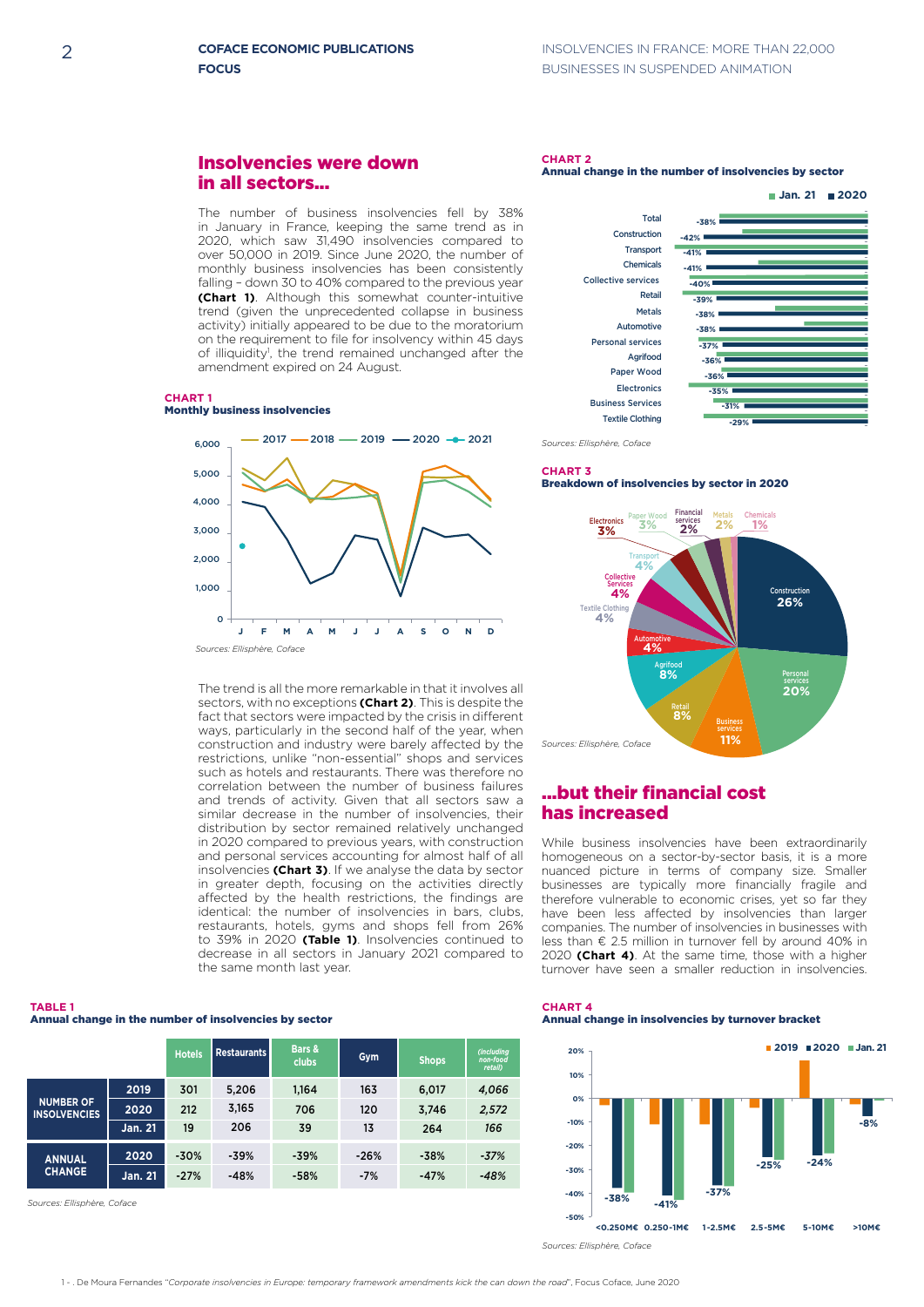The number of insolvencies of businesses with a turnover of more than € 100 million per year actually rose from 8 in 2019 to 21 in 2020. The majority of these businesses were already in a fragile financial condition, which then further deteriorated under the effect of the pandemic. The four main insolvencies in 2020 affected ready-to-wear brands: LA HALLE (turnover of € 859m), CAMAIEU (€ 705m), CELIO (€ 468m) and KIDILIZ (€ 435m including the group's central purchasing unit). Another sector that was in great difficulty long before the crisis was furniture retail, which last May saw the failure of the ALINEA chain (€ 257m).  $2017$   $\frac{1}{20}$ 

> This trend continued in January, with the number of insolvencies of companies with under € 10 million in turnover being down 38%, while at the same time the number of insolvencies of businesses with higher turnovers was up: 22 compared to 12 in January 2020. One insolvency of a company with over € 100 million in turnover was recorded in early 2021, when the FLUNCH restaurant chain (€ 512m) was placed under a safeguard procedure.

In turn, although the number of insolvencies decreased in 2020, the average turnover of insolvent businesses  $\frac{1}{2}$  rose to € 460,000 (up 52% compared to 2019). The financial cost of insolvency also increased in 2020: total mandar beet of meen only also increased in Essex tetal.<br> **outstanding trade payables reached € 3.75 billion, up by 3% over the previous year (Chart 5)**. Unsurprisingly, **2020 65,000** the start of 2021 confirmed these trends, as the average turnover of insolvent businesses in January was € 550,000. In contrast, "only" 126,000 jobs were affected **3%** by insolvency proceedings in 2020 - the lowest level **Sy** modivering proceedings in **2020** The lowest lever since 2006. The number of jobs impacted has fallen in all sectors, except for clothing, owing to the insolvencies an bootene, except for elemning, owing to the incorporation **Franchistan International Integration and Theorem in all regions in 2020. All regions** recorded a clear drop in the number of insolvencies, ranging from 34% in Brittany to 49% in Corsica. **-38% -40% -29% J F M A M J J A S O N D 0%** of insolvent bus **20% 2019 2020 Jan. 21** a sisal arep<sup>rance</sup>re<br>om 34% in Brittany to **-40%** iti as Retail

#### **<0.250M€ 0.250 -1M€ 1 -2.5M€ 2.5 -5M€ 5 -10M€ >10M€ CHART 5**

## **Annual change in the cost of insolvencies**



*Sources: Ellisphère, Coface*

### **A deceiving decline: more than** 22,000 "hidden" insolvencies **40% +7% +16% +24%** expected to materialise by 2022 **0% 20%**

As explained in our previous publication<sup>2</sup>, the atypical nature of this crisis and the unprecedented scale **-60% -5%** of government support measures have temporarily **-80%** made the relationship between economic activity and **-100% -48%** business insolvencies obsolete. We have therefore decided to integrate the main support measures into **-17%**  $\alpha$  insolvency trend forecasting, which is conducted in two stages. First, we used the European business accounts available in the Banque de France's BACH database, focusing on six sectors (construction, retail, manufacturing, hospitality, business services and transport), which account for three quarters of insolvencies in France. We then applied four shocks to the 2019 financial accounts of each sector, so as to

simulate their trends in 2020. First, we applied the 2020 change in activity to turnover. We then reduced the wage costs of each sector using the furlough scheme data, and recorded the amounts obtained from the Solidarity Fund as subsidies. These first three shocks resulted in a simulated gross operating profit (GOP) for 2020. On the other hand, the state-guaranteed loans (PGE) received by each sector are increasing companies' cash flow without being recorded as short-term debt, as the vast majority of companies will **3%** only begin to repay the loans in 2022<sup>3</sup>, i.e. beyond our forecast horizon. This therefore gives us the simulated net debt for 2020. As such, based on the ratio between GOP and net debt, we obtain a simulated solvency ratio for 2020. Lastly we use this solvency ratio as an **4%** explanatory variable in our insolvency forecast model. Taking into account the drop in turnover by sector, **4%** while integrating these support measures into the sector-by-sector accounts, the number of business insolvencies should have risen by 6.5% in 2020 **(Chart 6)** - a very slight increase given the scale of the economic recession.

## **CHART 6 3%**

#### Number of business insolvencies over 12 months



*Sources: Ellisphère, prévision Coface*

According to our forecast model, nearly 54,000 insolvencies should have been recorded in France in **18.6%** 2020. This is around 22,500 more than the number **actually initiated last year. While the precise timing and the state of the precise timing** of these insolvencies is difficult to predict, these "hidden" insolvencies are expected to materialise when **40,000** business returns to normal (increasing cash needs to **-2.6% 35,000** finance production and fulfil order books) and when the support measures expire. While "normal" business **-9.3%** should return to most sectors in the second half of the year, depending on the timing of vaccination campaigns, business support measures could be gradually phased out beyond 2021. For example, the long-term partial activity scheme could be applied until 30 June 2022, and the repayment of state-backed loans could be spread out until 2026 or even 2028 if talks with the European Commission prove successful. **18.6%** As such, we expect these more than 22,000 "hidden" insolvencies to gradually materialise in 2021 and 2022. **9.2%** According to Coface's forecast model, this expected **6.5% 6.5%** increase in insolvencies is likely to affect the economy's main sectors in different ways **(Chart 9 -** *See next page***)**. The hospitality sector, undeniably the most affected by **-2.6%** the fall in turnover, only comes third among the sectors **-9.3% -6.2%** most at risk in terms of insolvency due to the much greater use of furlough scheme and the Solidarity Fund, which accounted for almost 3% of the sector's turnover in 2020, i.e. five times more than transport and ten times more than construction **(Chart 7 -** *See next page***)**. In total, the model has counted 3,000 "hidden" " rirt v c

insolvencies in the sector. However, despite the rebound in activity in the second half of 2020 and notable resilience during the second wave, the construction sector was the most impacted last year. Because of the closure of

<sup>2 -</sup> M. Carias, B. De Moura Fernandes & C. von Berg "*The business insolvency paradox in Europe: miracle and mirage*", Focus Coface, March 2021

<sup>3 -</sup> According to the quarterly Barometer published at the end of February 2021 by Bpifrance Le Lab and Rexecode, only 32% of SMEs and VSEs that have benefited from a state-backed loan intend to repay it at least partially in 2021. Furthermore, 59% of the SMEs and VSEs that were granted a PGE planned to spread out their repayments up until 2026.